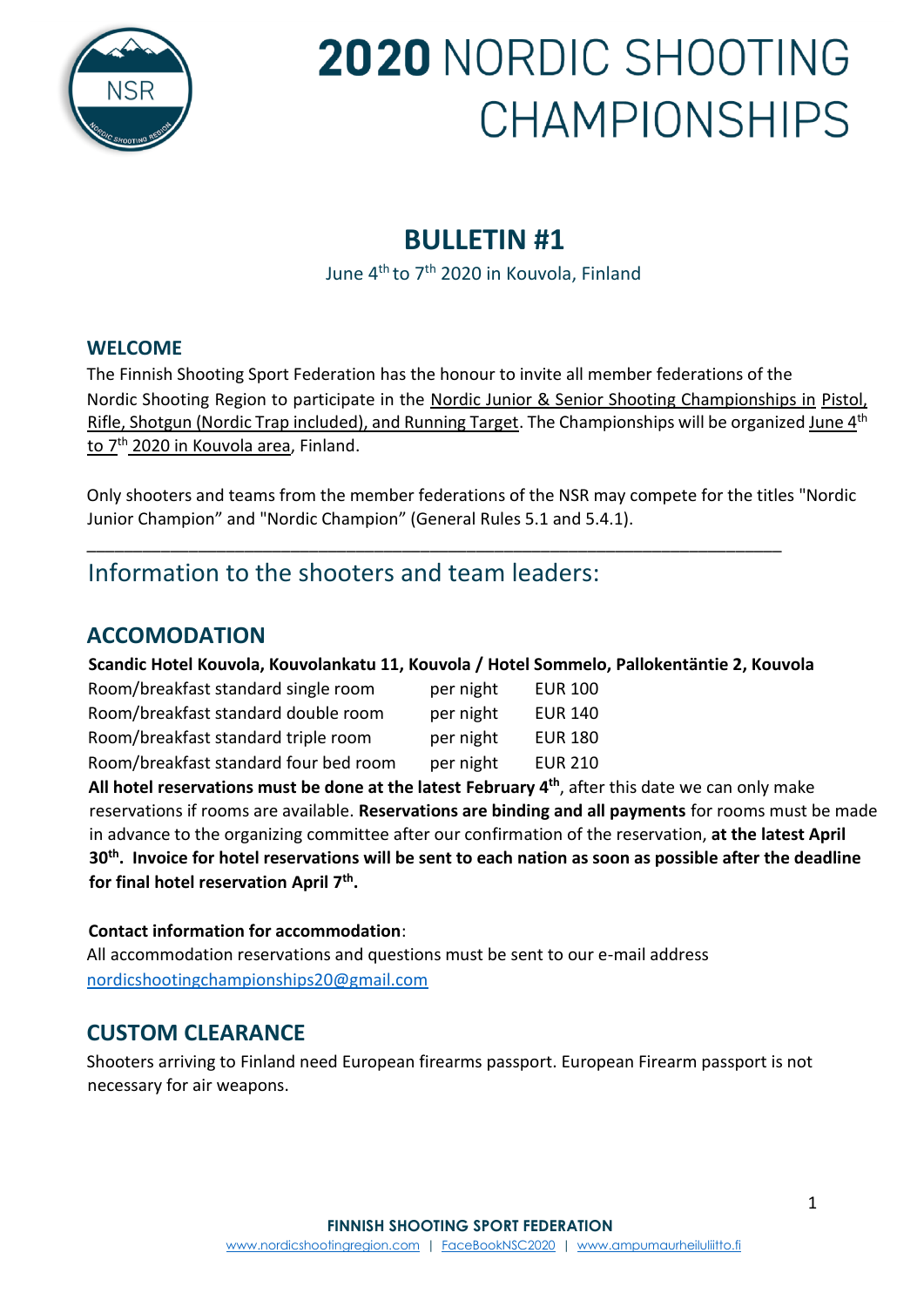

## **TRANSPORTATION**

Transport arrangement will be made when required for participants arriving with flight to Helsinki-Vantaa Airport as well as arrangement for shuttle transport between the hotel and the shooting ranges. The transportation fee from Helsinki-Vantaa Airport is 50 euros per person (T/R). The transportation from the hotel to the shooting ranges is free of charge. A Travel form D will be sent out together with bulletin 2. All transport reservations are binding and must be made no later than April 7<sup>th</sup>.

## **ENTRY FEES**

#### JUNIOR:

100 eur per person per event to be paid together with the return of Entry Form A. Late entries 120 eur per person.

#### SENIOR:

100 eur per person per event to be paid together with the return of Entry Form A. Late entries 120 eur per person.

Mixed team 100 eur per team (both junior and senior team).

#### **Payment Entry fees**

Entry fees are non-refundable (General Rules 7.1) and must be paid together with the return of Preliminary Entry Form "A". Payment must be transferred in euros. **Invoice for the entry fees will be sent to each nation as soon as possible and must be paid no later than April 30th .**

#### **Payment for accommodation, transport fee and banquet**

Payment must be transferred in euros. Payment must cover all accommodation, transport fee and banquet. **Each nation will receive an invoice for the accommodation, transport fee and banquet, and must be paid no later than April 30th .**

#### **BANQUET**

**Banquet will be arranged at Hotel Sommelo on Saturday evening**. Further information will be given in Bulletin 2. Tickets for banquet must be ordered in FINAL ENTRY FORM "B-OFFICIALS". Tickets cost 30 euros per person.

### **CATERING**

Lunch will be served at the shooting ranges and can be ordered in the Final Entry Form "B-Officials". Preordered lunch cost is 8 euros, but one can buy lunch for 10 euros cash at the shooting range. It will be possible to buy a selection of snacks and drinks at the shooting ranges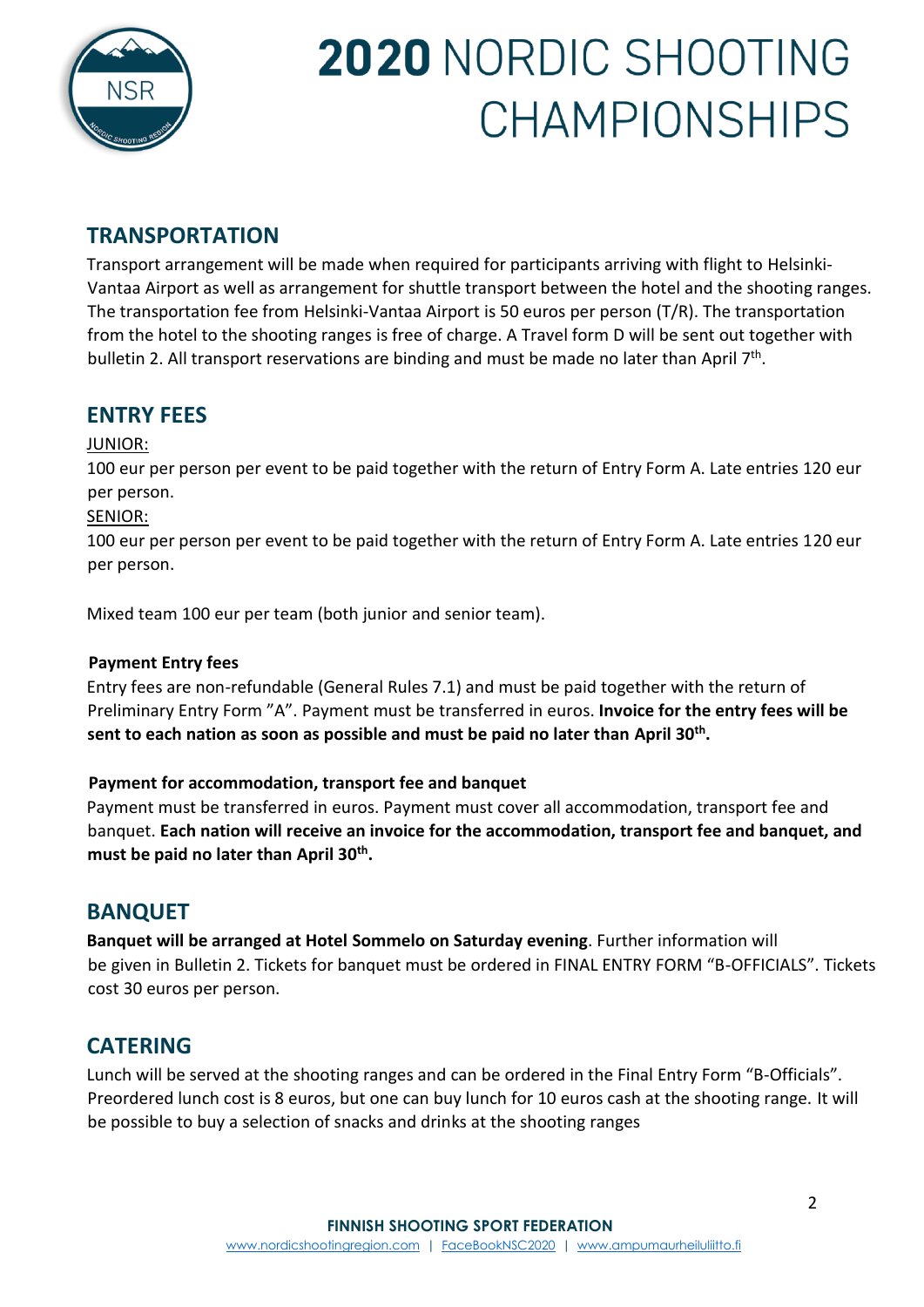

#### **SHOOTING RANGES**

|           | Pistol, 25m                                                      | Tyrri            |
|-----------|------------------------------------------------------------------|------------------|
|           | Pistol, 10m Air                                                  | Utti-halli       |
|           | Rifle, 50m 60 shot prone, 3-positions                            | Tyrri            |
| $\bullet$ | Rifle, 10m Air (& 3-positions senior)                            | Utti-halli       |
| $\bullet$ | Shotgun, Skeet, Trap and Nordic Trap                             | Orimattila       |
|           | Running Target, 50m                                              | Sipoo            |
|           | Running Target, 10m Air                                          | Utti-halli       |
|           | All shooting ranges can be reached within 1h15min from the hotel |                  |
|           | 10m range                                                        | 30 Sius targets  |
|           | 25 <sub>m</sub> range                                            | 60 paper targets |
|           |                                                                  |                  |

- 50m pistol range 10 paper targets
- 50m rifle range 40 Sius targets
- 2 Running target 10m ranges Sius targets
- 2 Running target 50m ranges Sius targets
- 2 Skeet ranges
- 3 Trap ranges
- 2 Nordic Trap ranges

#### **Transportation to and from the shooting ranges**

Bus transportation. Time schedule will be published on web pages and Facebook site.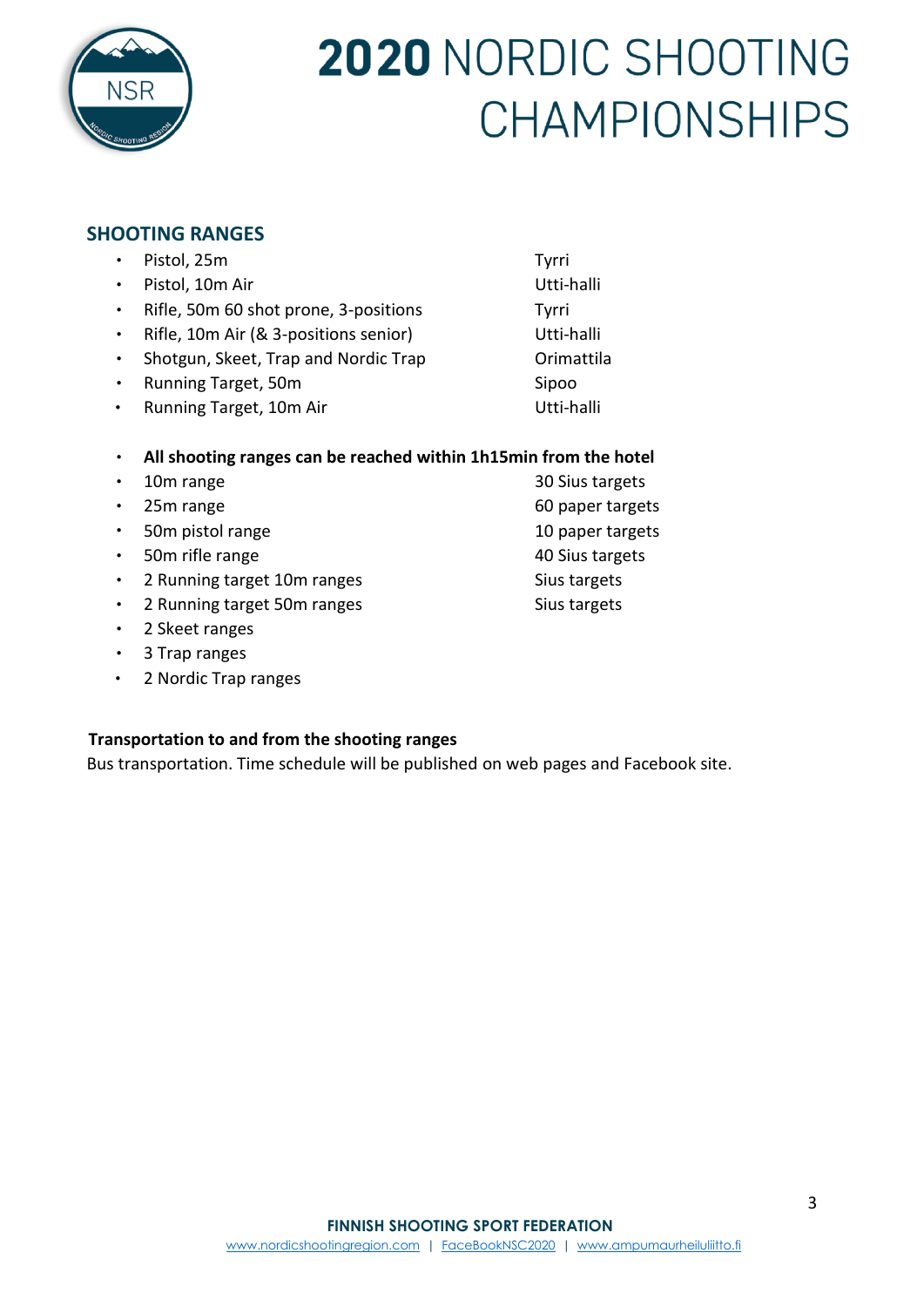

## **EVENTS**

| <b>Rifle, Junior &amp; Senior Men</b>     | <b>Rifle, Junior &amp; Senior Women</b>   |
|-------------------------------------------|-------------------------------------------|
| 10m Air Rifle, 60 shots + Finals          | 10m Air Rifle, 60 shots + Finals          |
| 50m Rifle 3 position, 3x40 shots + Finals | 50m Rifle 3 position, 3x40 shots + Finals |
| 50 m Rifle Prone, 60 shots (no finals)    | 50m Rifle Prone, 60 shots (no finals)     |

| <b>Pistol, Junior &amp; Senior Men</b>   | <b>Pistol, Junior &amp; Senior Women</b> |
|------------------------------------------|------------------------------------------|
| 10m Air Pistol, 60 shots + Finals        | 10m Air Pistol, 60 shots + Finals        |
| 25m Rapid Fire Pistol, 60 shots + Finals | 25m Pistol, 30+30 shots + Finals         |
| 25m Pistol, 30+30 shots                  | 25m Standard Pistol, 3x20 shots          |
| 50 m Pistol, 60 shots + Finals           |                                          |

| <b>Shotgun, Junior &amp; Senior Men</b> | <b>Shotgun, Junior &amp; Senior Women</b> |
|-----------------------------------------|-------------------------------------------|
| Trap, 125 targets + Finals              | Trap, 125 targets + Finals                |
| Skeet, 125 targets + Finals             | Skeet, 125 targets + Finals               |
| Nordic Trap, 150 targets + Finals       | Nordic Trap, 150 targets + Finals         |

| <b>Running Target, Junior &amp; Senior Men</b> | <b>Running Target, Junior &amp; Senior Women</b> |
|------------------------------------------------|--------------------------------------------------|
| 10m Running Target, 30+30 shots                | 10m Running Target, 30+30 shots                  |
| 10m Running Target, 40 mixed runs              | 10m Running Target, 40 mixed runs                |
| 50m Running Target 30+30 shots                 | 50m Running Target 30+30 shots                   |
| 50m Running Target, 40 mixed runs              | 50m Running Target, 40 mixed runs                |

#### **ATTENTION: Events marked with bolded differ from Nordic Shooting Region rules.**

| <b>Mixed Team Events, Junior &amp; Senior</b> | $\vert$ (OG = (event in) Olympic Games) |
|-----------------------------------------------|-----------------------------------------|
| 10m Air Pistol (OG)                           |                                         |
| 10m Air Rifle (OG)                            |                                         |
| Trap (OG)                                     |                                         |
| Skeet                                         |                                         |

### **SHOOTING SCHEDULE**

Details will be posted on our web pages and Facebook event site: [FaceBookNSC2020](https://tiny.cc/fbnsc2020)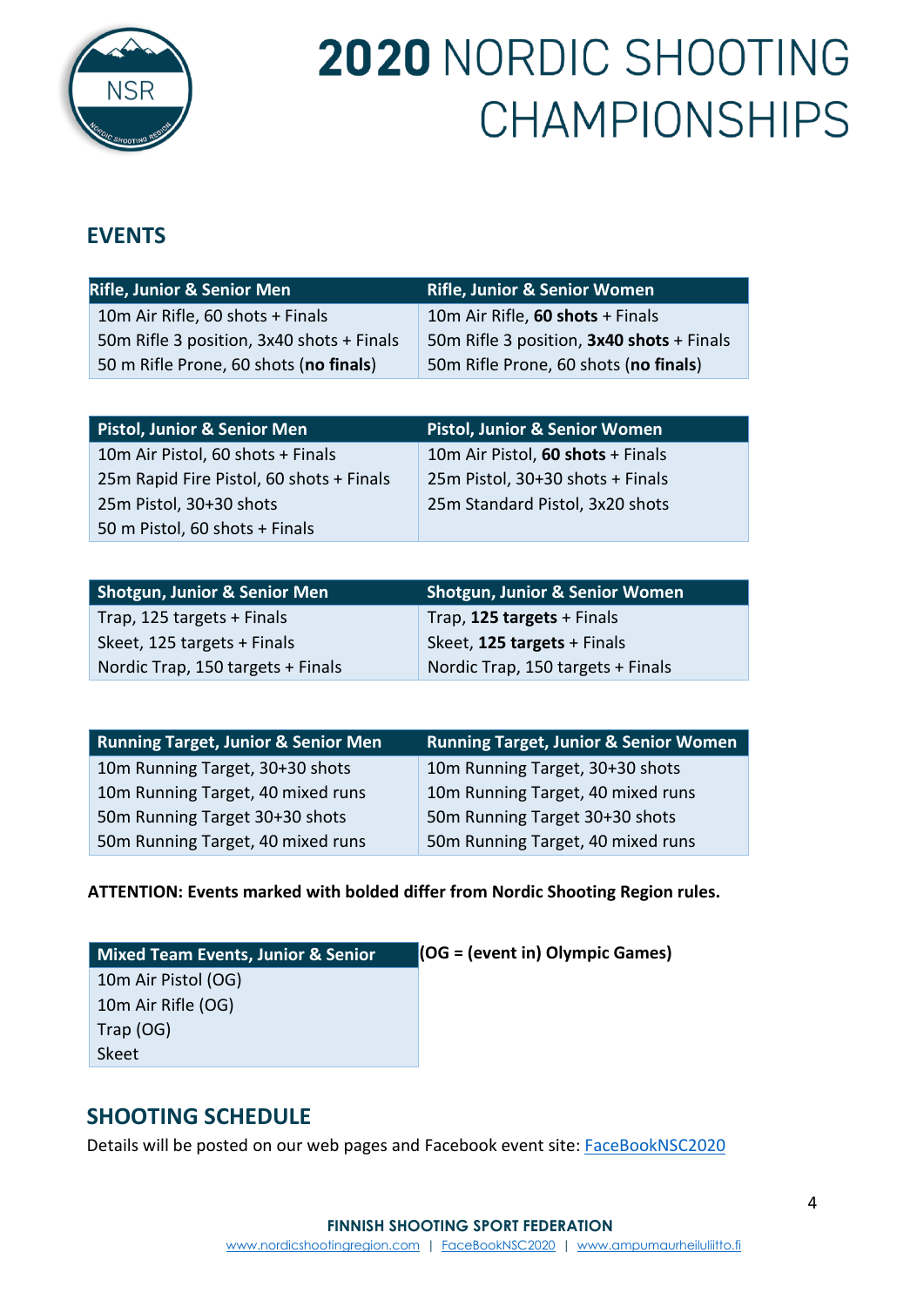

## **MIXED TEAM EVENTS, JUNIOR & SENIOR**

For 10m Air Pistol and 10m Air Rifle the first 40 shots in the qualification will count as qualification for the Mixed team final. The five (5) best teams will qualify for the Mixed team final.

Each nation may enter a maximum of 3 teams consisting of one (1) man and one (1) woman per mixed team event.

Mixed Team Trap and Mixed Team Skeet will be conducted as for the ISSF rules, except that each nation may enter a maximum of 3 teams consisting of one (1) man and one (1) woman per mixed team event.

### **STORAGE OF AIR WEAPONS AND AMMUNITION**

Storage will be arranged at Utti-halli.

### **MEDALS AND MEDAL CEREMONY**

Award ceremonies will take place on Saturday evening at banquet at Hotel Sommelo. On Sunday Award ceremonies will take place at shooting ranges.

Nordic Shooting Region special medals will be awarded to the Champion (gold), the shooter who places second (silver) and the shooter who places third (bronze) in each event in the program.

Medals are awarded to individual shooters only if a minimum of six shooters participate to the event.

The winning team in each event will be awarded gold medals, one medal to each member of the team. Medals are not issued to teams if there are two or less teams competing. (Gen. Rules 13.1-13.3)

### **JURIES**

Juries shall be formed from all participating federations. Participating federations shall be bound to contribute a **minimum of 4 Jury Members, at national federations expense**, to advise, supervise and assist where necessary, the Organizing Committee. All Jury Members should be ISSF License holders. Shooters and Team Officials must not be members of a Jury. (General Rules 12.1 - 12.4)

Nomination of Jury Members must be given in final entry form "B-Officials" not later than April 7<sup>th</sup>. The organization has pre-booked single rooms for Jury Members and Technical Delegate.